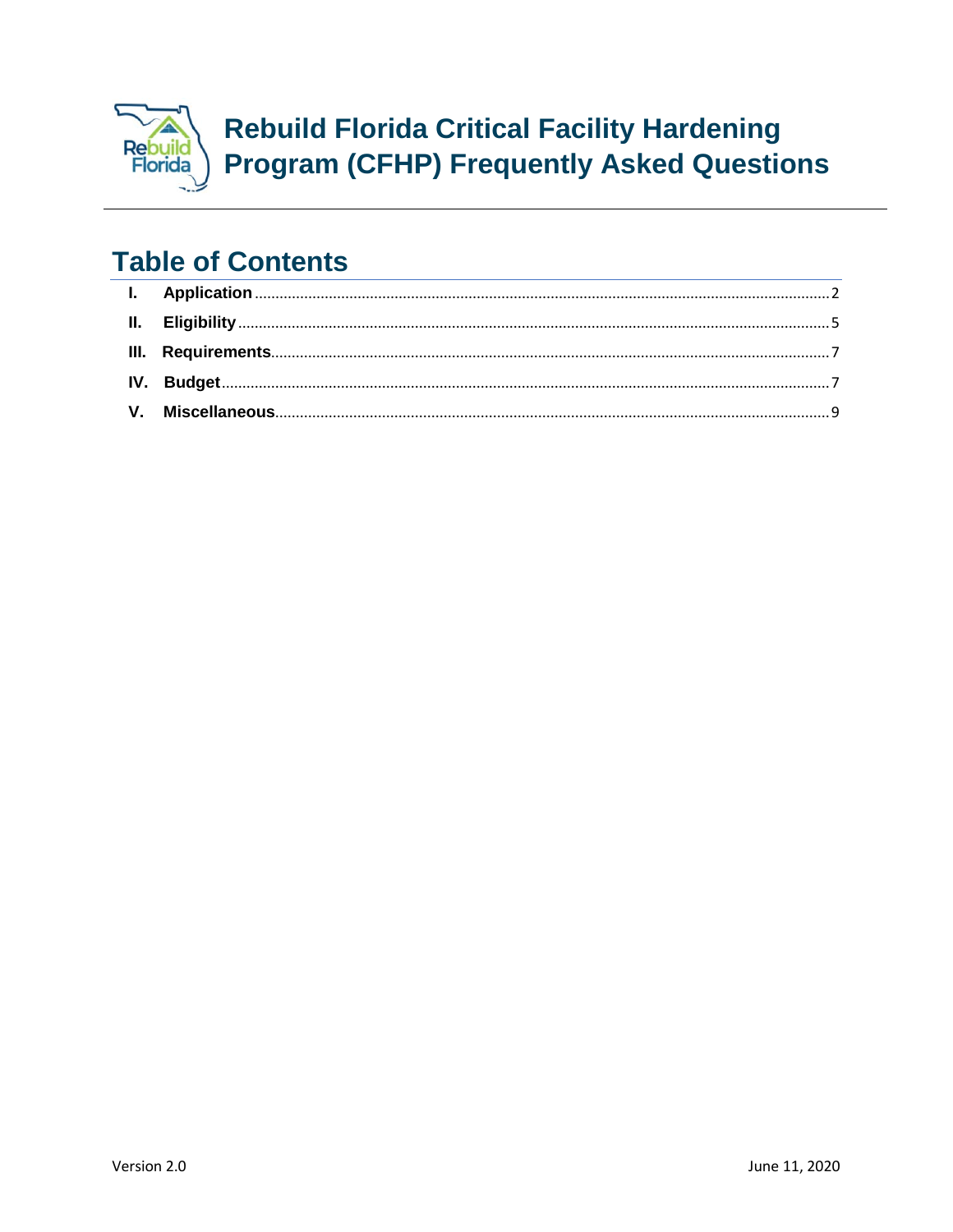

# <span id="page-1-0"></span>**I. Application**

# *Q: When does this application start and close?*

A: The CFHP application opened on Wednesday, April 15, and closes on Tuesday, June 30.

# *Q: How many projects should be included in one application?*

A: Applicants may only propose one project per application.

# *Q: How many applications can one entity submit?*

A: Eligible entities may submit as many applications as they wish. If entities are submitting more than one application, they must make sure to name all attached files using this format: EntityNamePD\_CFHP1, EntityNamePD\_CFHP2, EntityNamePD\_CFHP3 etc.

# *Q: What are the maximum and minimum allocation an entity can be awarded?*

A: An **entity** may be awarded a maximum of \$15,000,000 and a minimum of \$50,000 for allocation across all of their project applications.

# *Q: I registered for the CFHP application link but have not received it yet. What should I do?*

A: The mitigation team sends out application links every day. Please allow up to 24 hours before contacting the mitigation team for your application link. Additionally, the individual application links are sent from a noreply email domain:

[noreply@qemailserver.com.](mailto:noreply@qemailserver.com) Please check your spam box or email application settings before contacting the mitigation team.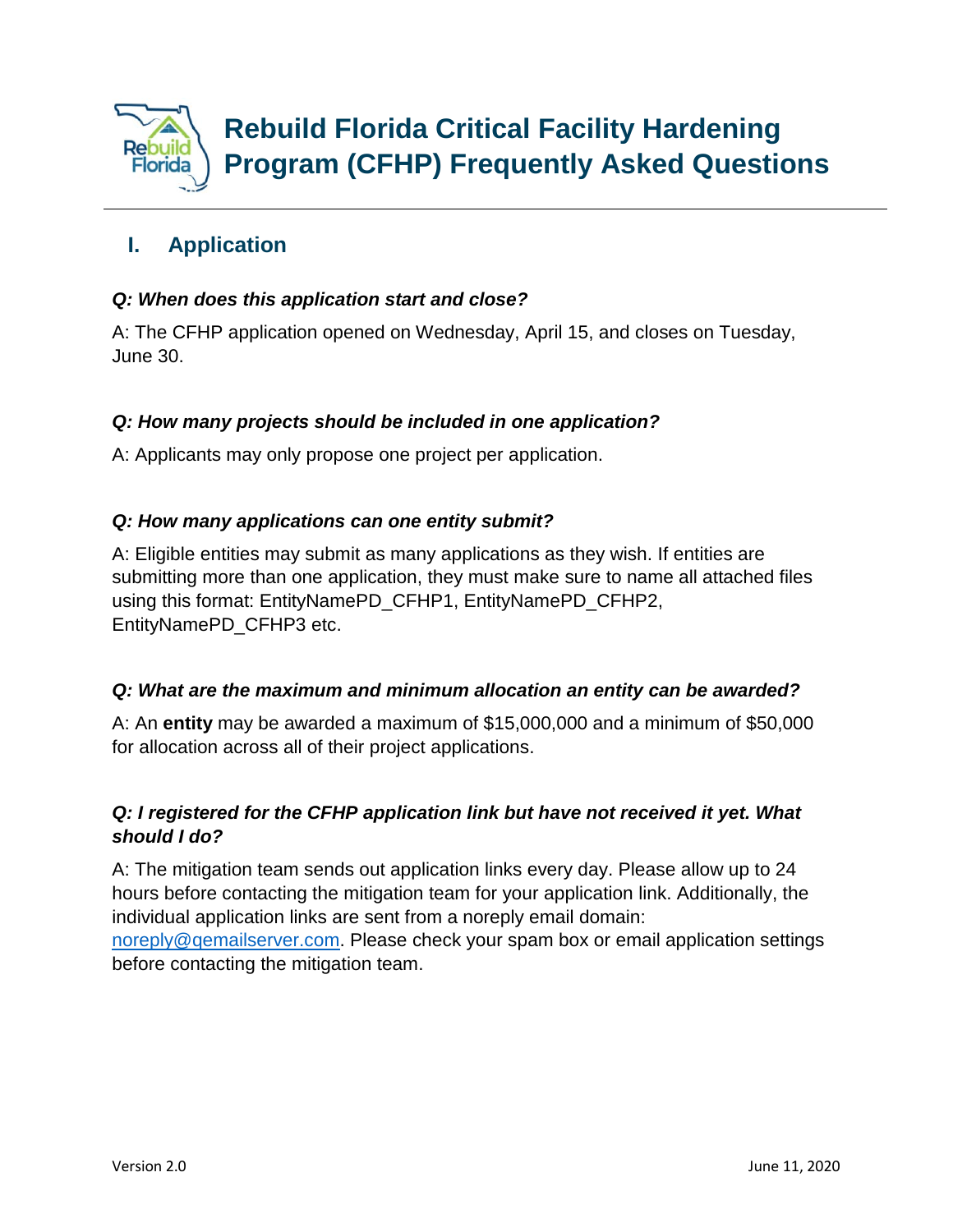#### *Q: How do I make a zip file?*

A: Create a folder in your documents that contains the Word document and .jpeg files. Name the file your EntityNameCV\_CFHP. Next, right click the folder. Select "Send to", then select "Compressed zipped folder". Additionally instructions for making a zip file can be found [here.](https://support.microsoft.com/en-us/help/14200/windows-compress-uncompress-zip-files)

# *Q: Do I have to make a zip file for the Community Value question?*

A: A zip file for this section is preferred. However, you can attach photos to a Word document or PowerPoint Presentation. Only a single document will be accepted in any of the attachment questions. This means that you cannot upload both a Word document and a PowerPoint. Therefore, if you upload a Word document or PowerPoint instead of a zip file, you must make sure both the community value questions and images are included in the single document.

# *Q: The application only allows me to input three co-applicants. What if I have more than three?*

A: List the three co-applicants who contribute the most for your project. Any additional co-applicants should be identified in your Capacity Plan.

# *Q: I accidentally uploaded the wrong document, what do I do?*

A: Click on the name of the document that you uploaded. A dialog box will pop up to allow you to replace the current document with the correct one. Only a single document can be attached per section. Double check that the correct document is submitted under its designated section.

# *Q: I accidentally did not attach a document that is required, what do I do?*

A: If you are still in the application, then navigate back to the question by using the green arrows located on the bottom pane of the application. Proceed to upload the document for this section. If you have already submitted the application to DEO, then you will need to email: [CDBG-MIT@deo.myflorida.com](mailto:CDBG-MIT@deo.myflorida.com) with the missing documents attached. Explain the situation clearly in your email and describe which documents were missing. Make sure the documents you attach to the email are titled appropriately.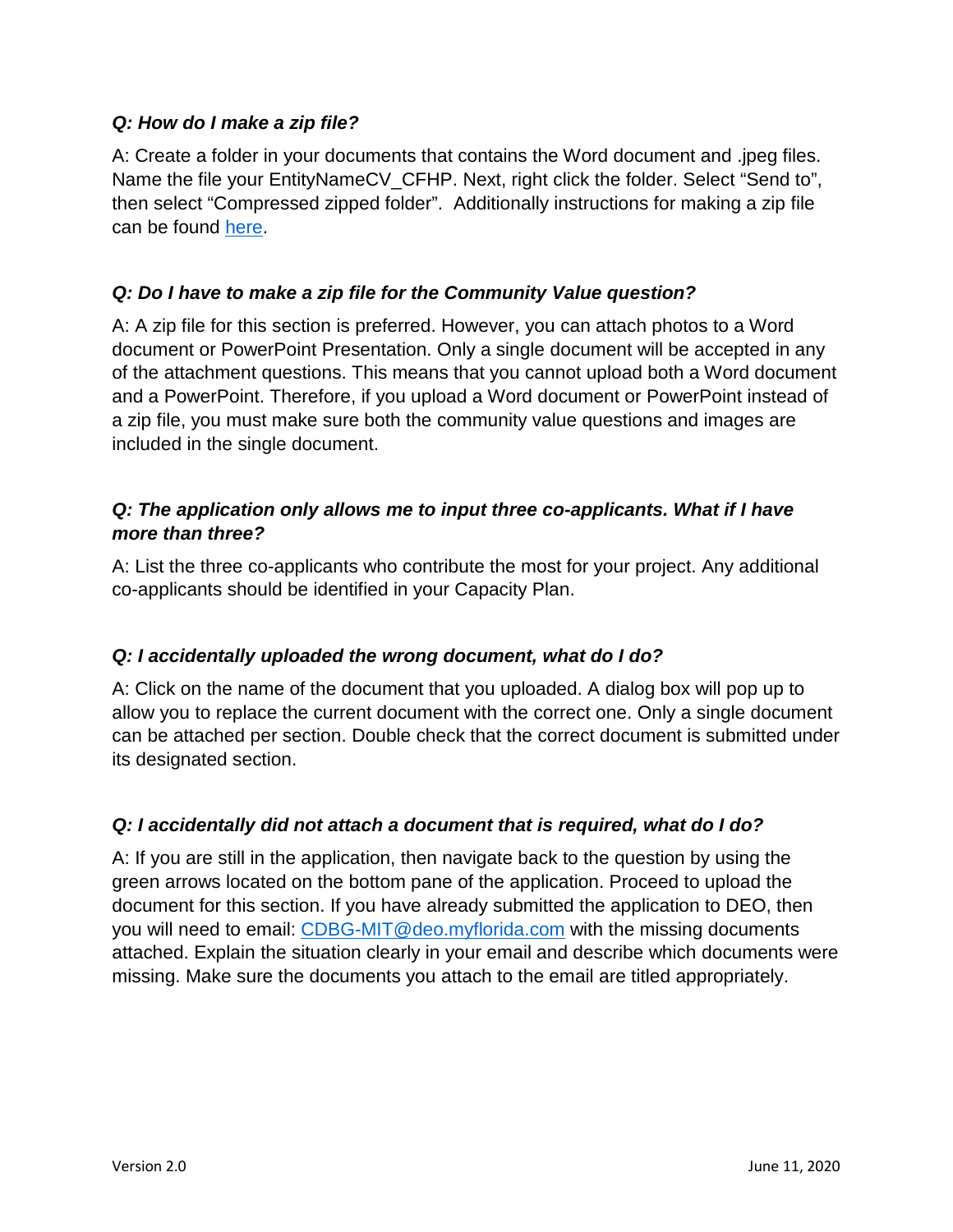#### *Q: The templates included in the application will not open for me, what do I do?*

A: The Implementation Plan and Budget Templates are included at the very beginning of the application and are attached under their designated questions. Additionally, these templates can be found in the CFHP Guidelines in Appendices D and E and on the DEO website. If you are unable to open or find these templates, then contact the CDBG-MIT team.

# *Q: I am having trouble finding my Census Tract and Block Group numbers for my area of benefit, what do I do?*

A: Before contacting DEO, make sure you have read the detailed instructions on how to find these numbers in the CFHP Instructions. Additionally, view the material on HUD's website on how to find your Census Tract and Block Group numbers. A link to HUD's webinar and instructions can be found [here.](https://hud.maps.arcgis.com/home/item.html?id=ffd0597e8af24f88b501b7e7f326bedd#overview)

# *Q: Do I have to include all the Census Tract and Block Group numbers?*

A: Yes, this is mandatory. Including every number allows DEO to accurately calculate the overall percentage of LMI benefit.

# *Q: I started the application but when I tried to access the link again, I could not get into my application.*

A: In order to have unlimited access to your application, you must complete the DEO registration process. You can find the DEO registration process on our website by clicking [here.](http://floridajobs.org/rebuildflorida/mitigation/critical-facility-hardening-program)

# *Q: I started the application but when I tried to access the link again, my answers were not saved.*

A: First, make sure you have a strong Wi-Fi connection when accessing this application. Second, do not delete your "cookies" while completing this application. Additionally, in order to have unlimited access to your application, you must complete the DEO registration process. You can find the link to the registration process on our website [here.](http://floridajobs.org/rebuildflorida/mitigation/critical-facility-hardening-program) Last, do not click the "back" button in the top left-hand corner of your browser. To navigate through the application, click the green arrow buttons on the bottom pane of the application.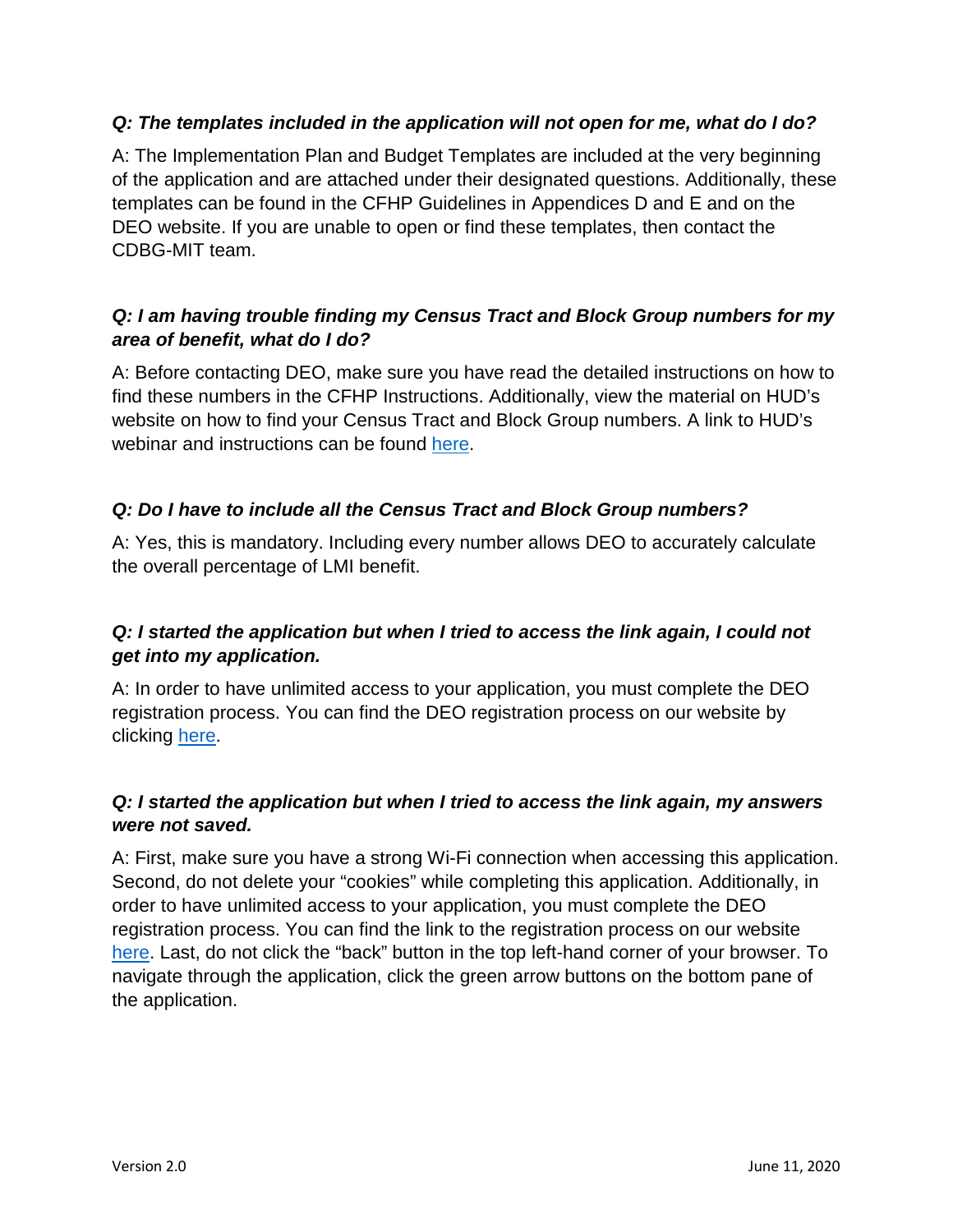#### *Q: Who can sign the application for submission?*

A: The application can be signed with a digital signature by the person who has signature authority for the UGLG.

# <span id="page-4-0"></span>**II. Eligibility**

# *Q: Does this grant only apply to existing critical facilities that need to be hardened, updated or replaced?*

A: The CFHP only applies to existing critical facilities that need to be hardened. New construction for a facility or new construction to add onto a facility is not eligible.

# *Q: Are roofing projects included as an eligible hardening project for this program?*

A: Yes, an eligible project for this program can involve roof hardening for a critical facility.

# *Q: Can an organization that is a non-state agency or non-government entity with a critical facility apply to this program?*

A: The primary applicant must be a state agency or unit of general local government (UGLG), such as a town, city, county or municipality. Non-state and non-government entities can participate as co-applicants for the CFHP as long as a UGLG is the primary applicant **and** a critical facility to be hardened is included.

# *Q: Is a public housing authority, school board or fire district an eligible applicant entity?*

A: Organizations and entities with a critical facility in need of hardening that are not UGLG or state agencies may apply in partnership with their UGLG or state agencies as a co-applicant.

# *Q: My county is located within a HUD or state-designated most impacted and distressed (MID) area. Does the project also have to fall in one of the designated zip codes to be eligible?*

A: No. Eligible applicants for the CFHP include HUD and state-designated MID counties *and* zip codes. If your county is located within a HUD or state-designated county *or* zip code, then your project is eligible for this program.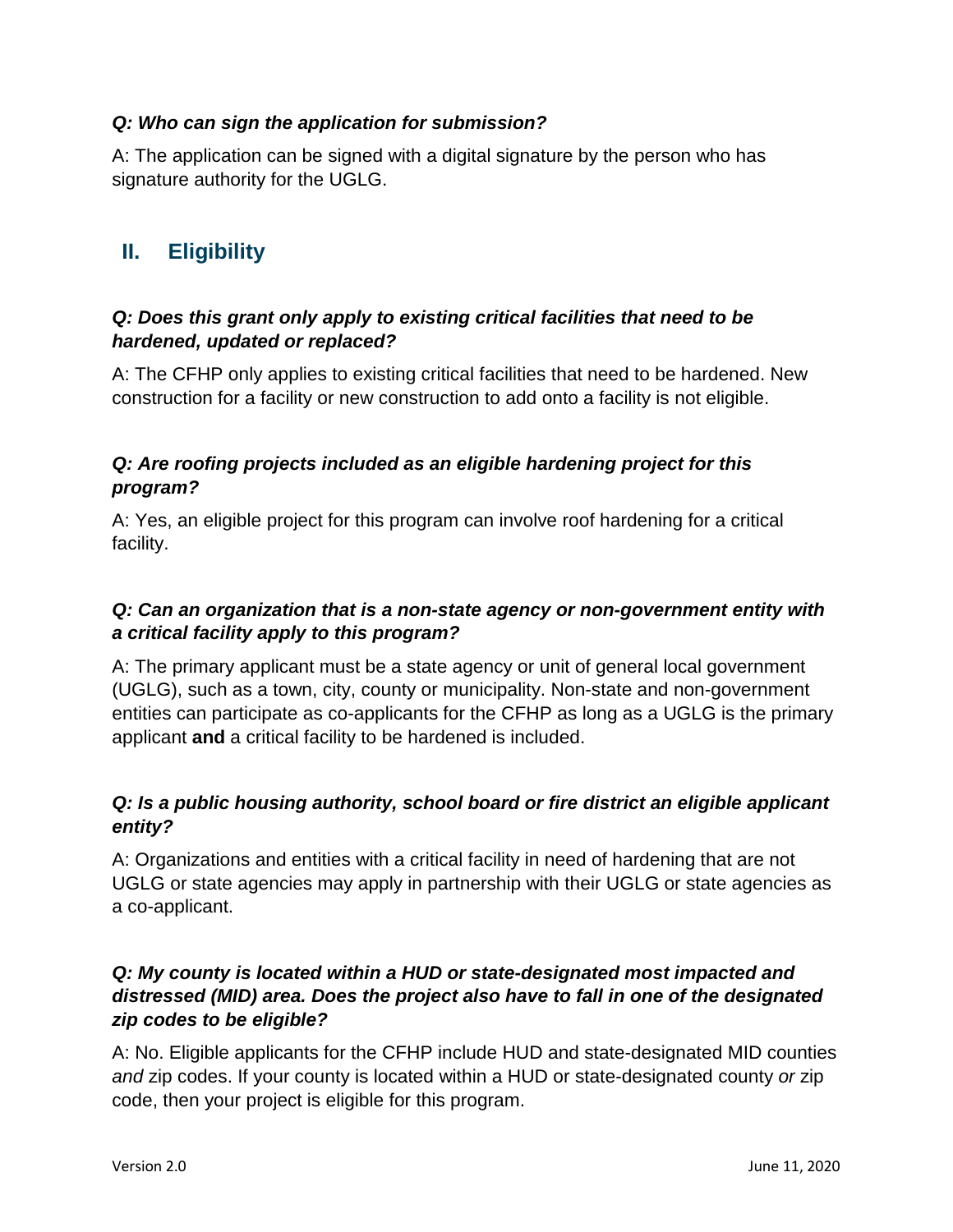# *Q: My county is not a HUD or state-designated MID county. Will I still be able to apply for this grant?*

A: No. Eligible areas for the CDBG-MIT program include HUD and state-designated MID areas and/or zip codes only.

# *Q: Can CFHP be applied to purchasing fire trucks, security equipment, communication systems, etc.?*

A: No, CFHP funds can only be applied to hardening an existing critical facility. Other facility improvements will not be eligible for funding.

# *Q: I have been told that my project building is not eligible for complete or partial CDBG-MIT funds because it is a "building for the general conduct of government". What does that mean?*

A: Some portions may be eligible for hardening, but the administrative portion of the building would not be eligible for funding due to HUD's guidance on the general conduct of government. HUD does not allow CDBG-MIT funds to be applied for the general conduct of government. Per HUD, the definition of "buildings for the general conduct of government" encompasses buildings whose **predominant** use involves activities such as planning and administration. These buildings could be city halls, county administrative buildings, or facilities in which the legislative or general administrative affairs of the government are conducted. Buildings that are used to deliver services to the public would not fall within this category. For further information, please look at the Federal Register for CDBG-Mitigation.

# *Q: Can my public works building qualify for CFHP?*

A: The facility must be critical to the community. HUD will not allow the CDBG-MIT grant funds to be applied to buildings where administrative offices or general government services are the primary function.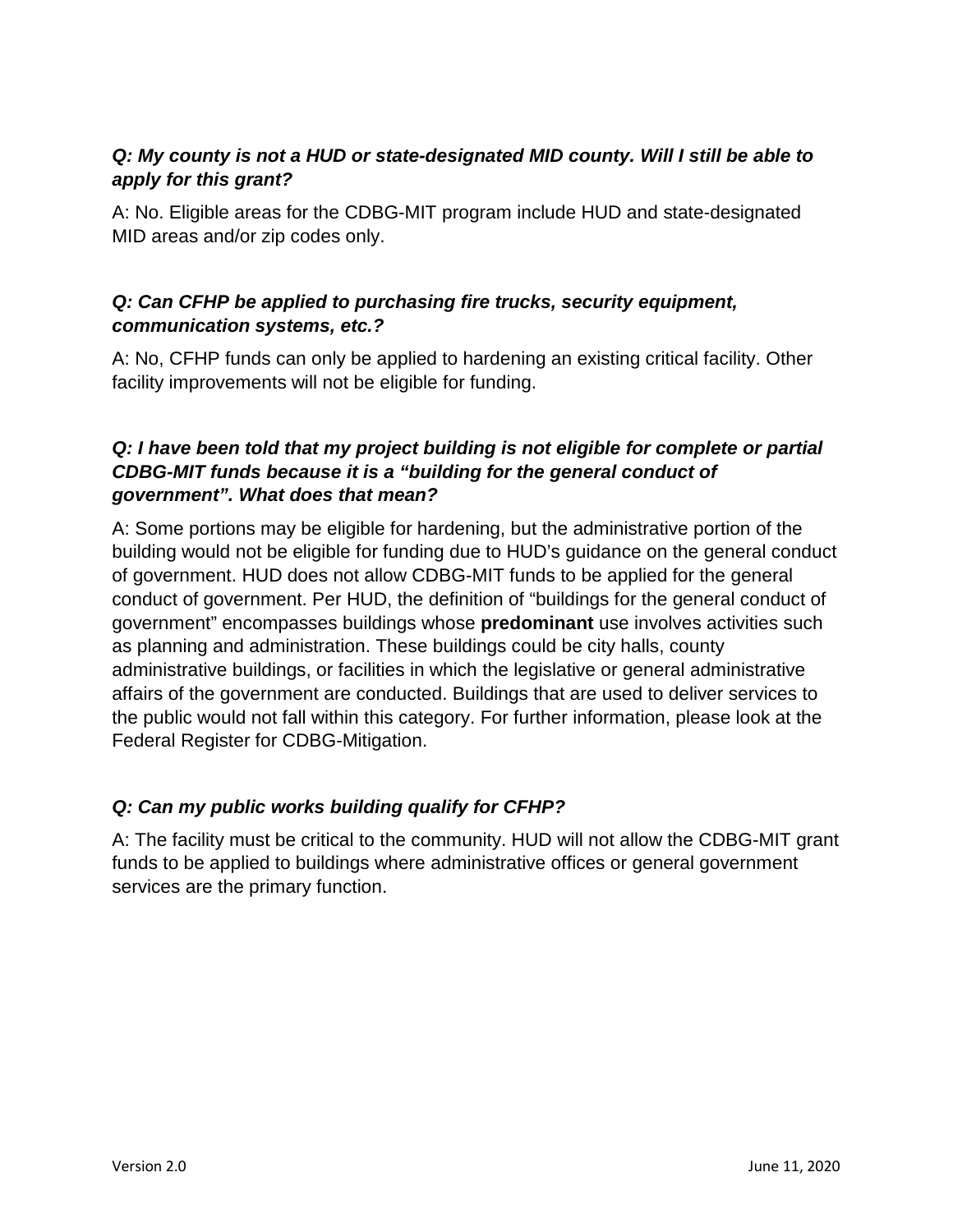# <span id="page-6-0"></span>**III. Requirements**

#### *Q: Is there a public notice requirement for this program?*

A: Yes. Per recent guidance by the Centers for Disease Control and Prevention and HUD, due to the impacts of COVID-19, Units of General Local Governments (UGLG) must receive public input on their application by either posting information about their project to their public website for 14 days or by holding a virtual public meeting. Details about the specific requirements are available on the DEO website [here.](http://floridajobs.org/rebuildflorida/mitigation/critical-facility-hardening-program) A survey link for completing this requirement is located at [here.](https://fldeo.iad1.qualtrics.com/jfe/form/SV_bOSN5lKmIXPLeXb) Failure to complete this requirement before June 30<sup>th</sup> for the CFHP application will render the applicant ineligible.

# *Q: Will we be required to go out for a request for qualifications (RFQ) for an administration consultant to administer the grant for us?*

A: No, you are not required to procure a consultant. However, if you choose to, you must follow all HUD and DEO procurement guidelines that will be included in subrecipient agreement forms.

# *Q: My county has a Local Mitigation Strategy (LMS) approved by our county commission. Are we required to use elements from the LMS as project priorities for this grant?*

A: No, applicants are not required to use elements from the LMS as project priorities for the CFHP and there are no additional points awarded for LMS approved projects.

# <span id="page-6-1"></span>**IV. Budget**

#### *Q: Are engineering and administration costs for a new project covered under the grant?*

A: Engineering and administrative costs may be eligible under covered costs if they are directly tied to project activities.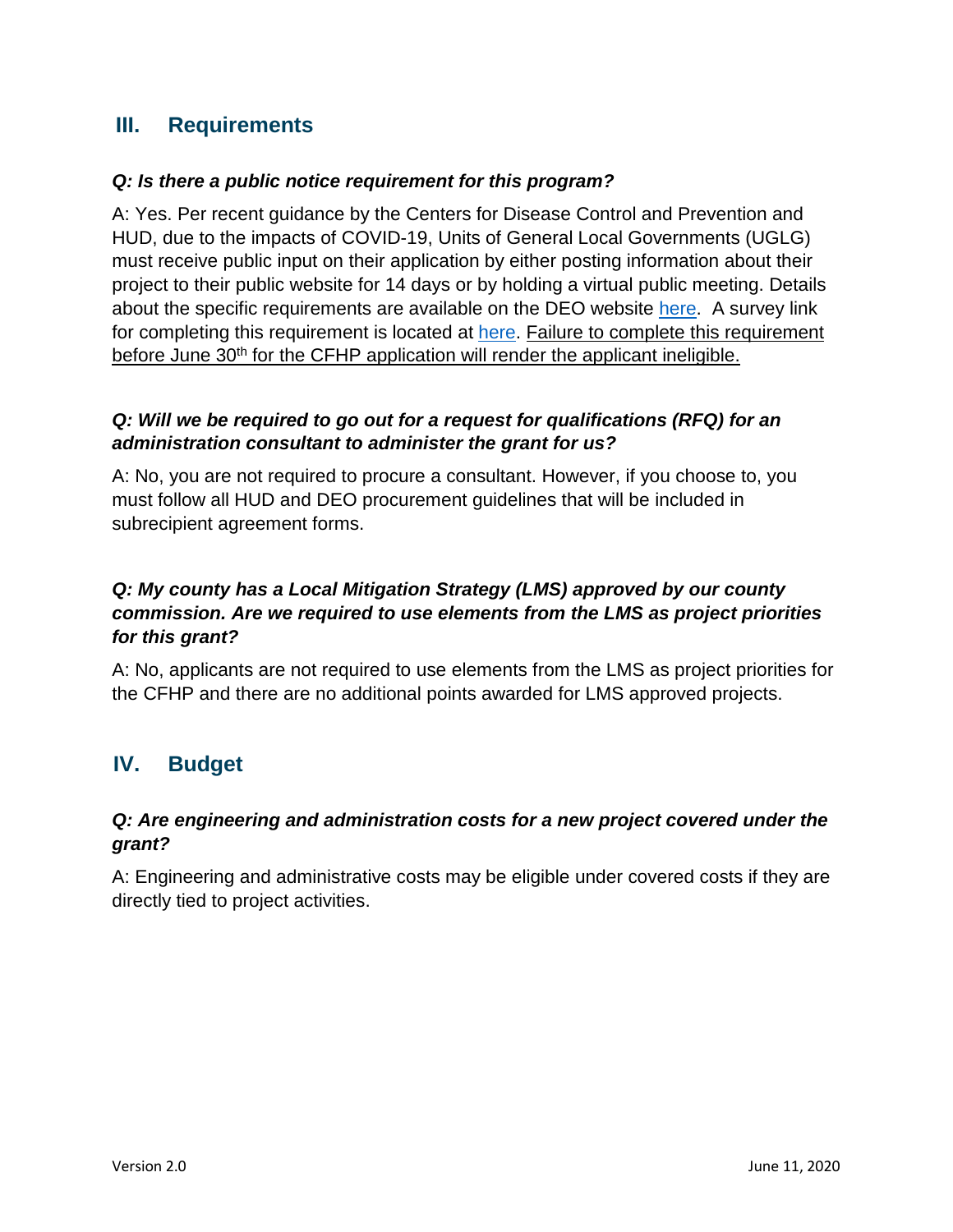# *Q: How does Leveraged Dollars Scoring work?*

A: Within the application, applicants will describe how they plan to maximize the outcomes of investments and the degree to which CDBG-MIT funds will be leveraged to generate more effective and comprehensive mitigation outcomes. An applicant will be scored based on the percentage of leveraged dollars utilized. The scoring criteria is as follows: less than 15%: 2pts, 16-30%: 4pts, 31-45%: 6pts, 46-60%: 8pts, 61% or more: 10pts.

# *Q: Can CDBG-MIT funds be used to match FEMA's Hazard Mitigation Grant Program (HMGP) for Irma-related projects?*

A: Yes, CDBG-MIT funds can be used to meet a matching share for other federal programs. This includes FEMA HMGP. The CFHP does not require any local match. However, all use of leveraged or matched funds must be clearly outlined in the CFHP application and comply with all HUD and DEO regulations. Leveraged projects can earn up to 10 points for scoring.

# *Q: If we have been awarded a grant for which a project is already underway, can match still be applied?*

A: It is possible. However, you must have followed all HUD and CDBG-MIT regulations from the very beginning of the project. These requirements are in addition to other federal requirements. You should contact DEO to provide additional information before applying.

# *Q: When will CDBG-MIT funds be available to subrecipients?*

A: The general process for subrecipients is as follows: At the end of the application process, the mitigation team will begin scoring all applications received. Those applications that appear to qualify for funding will be scheduled for a site visit from DEO. Next, DEO will proceed to award subrecipient agreements to successful applicants. DEO expects notices to award to be issued by the end of 2020 for the CFHP. In a bestcase scenario, funds will be available early in 2021. However, COVID-19 may interrupt this timeline.

# *Q: Does hiring staff and/or consultants for CDBG-MIT programs fall under eligible costs for reimbursement?*

A: Some of these costs may be eligible if they can be directly and exclusively applied to the hardening project. Note that all eligible expenditures will be outlined in subrecipient agreements for successful applicants before the funds are awarded.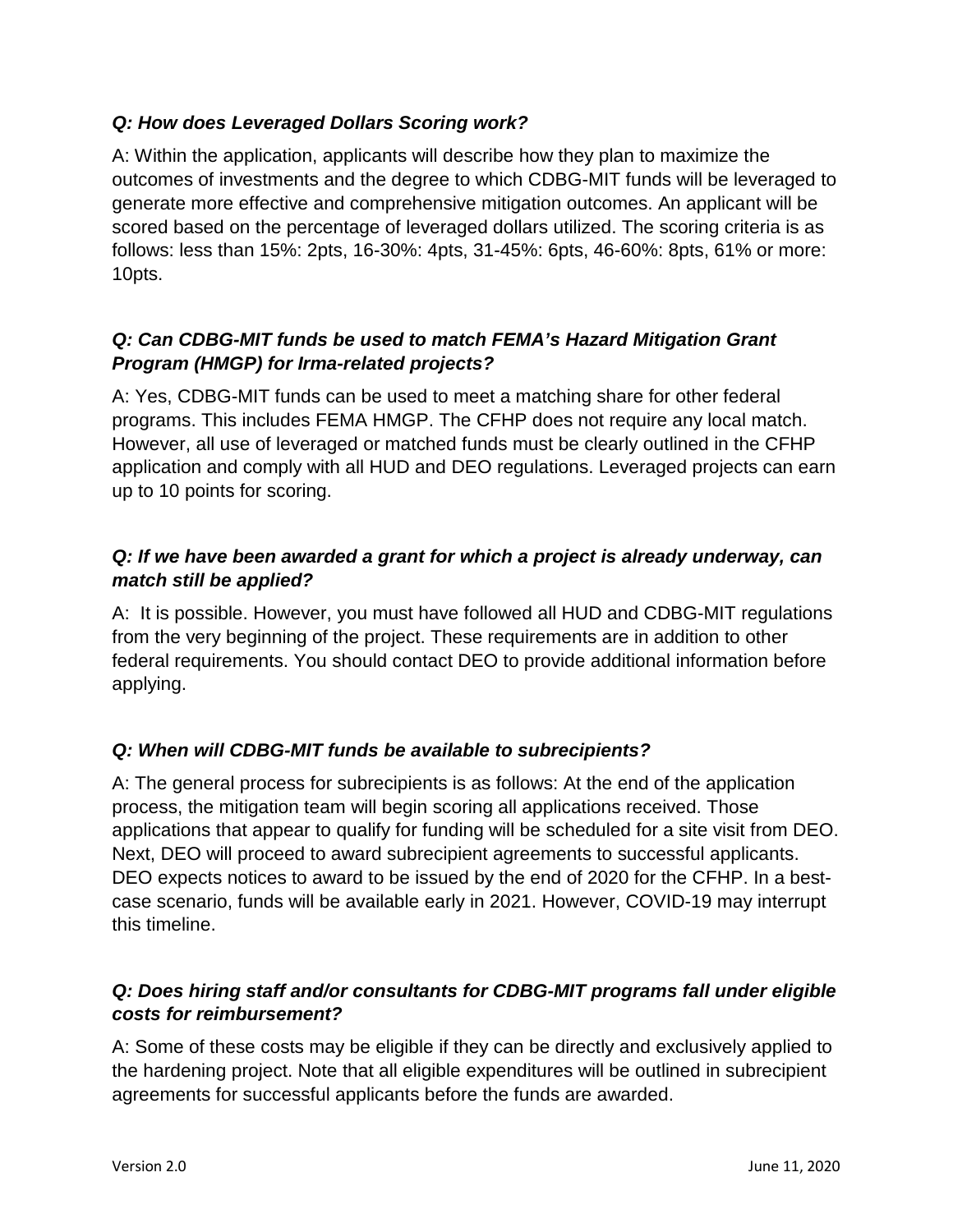# *Q: Describe how the maximum amount of funds permitted for applications works?*

A: Each eligible entity can be awarded within the range of the max/min thresholds of each of DEO's three CDBG-MIT programs. If an entity meets the maximum application amount for one program, that does not preclude them from applying for another program.

**There may be separate entities within the same region that can apply independently for the maximum amounts.** For example, both Leon County and the City of Tallahassee can be awarded up to \$15 million independently, because they are two separate UGLG entities. Even though both entities are located within the same county, they are separate entities and therefore both may be awarded the maximum amount allowable.

However, if just Leon County is applying for multiple projects, they will be limited by the maximum threshold of the given program because they are one entity responsible for multiple projects. For example, Leon County may have three separate projects for the CFHP. One of the three might be a school board applying in partnership with the County (because school boards are not UGLGs). The second might be a local hospital. The third might be the County itself. The County would be the applicant for three separate projects and combined, the three cannot exceed the maximum award threshold of \$15 million.



# <span id="page-8-0"></span>**V. Miscellaneous**

# *Q: We have a facility with a service area that encompasses both a Statedesignated MID and HUD-designated MID. Which area will be considered when scoring the application?*

A: If the service area of your facility crosses into both a State and HUD-designated MID area, then DEO will give you the full points for having a service area in a HUD MID area, as that has the most points.